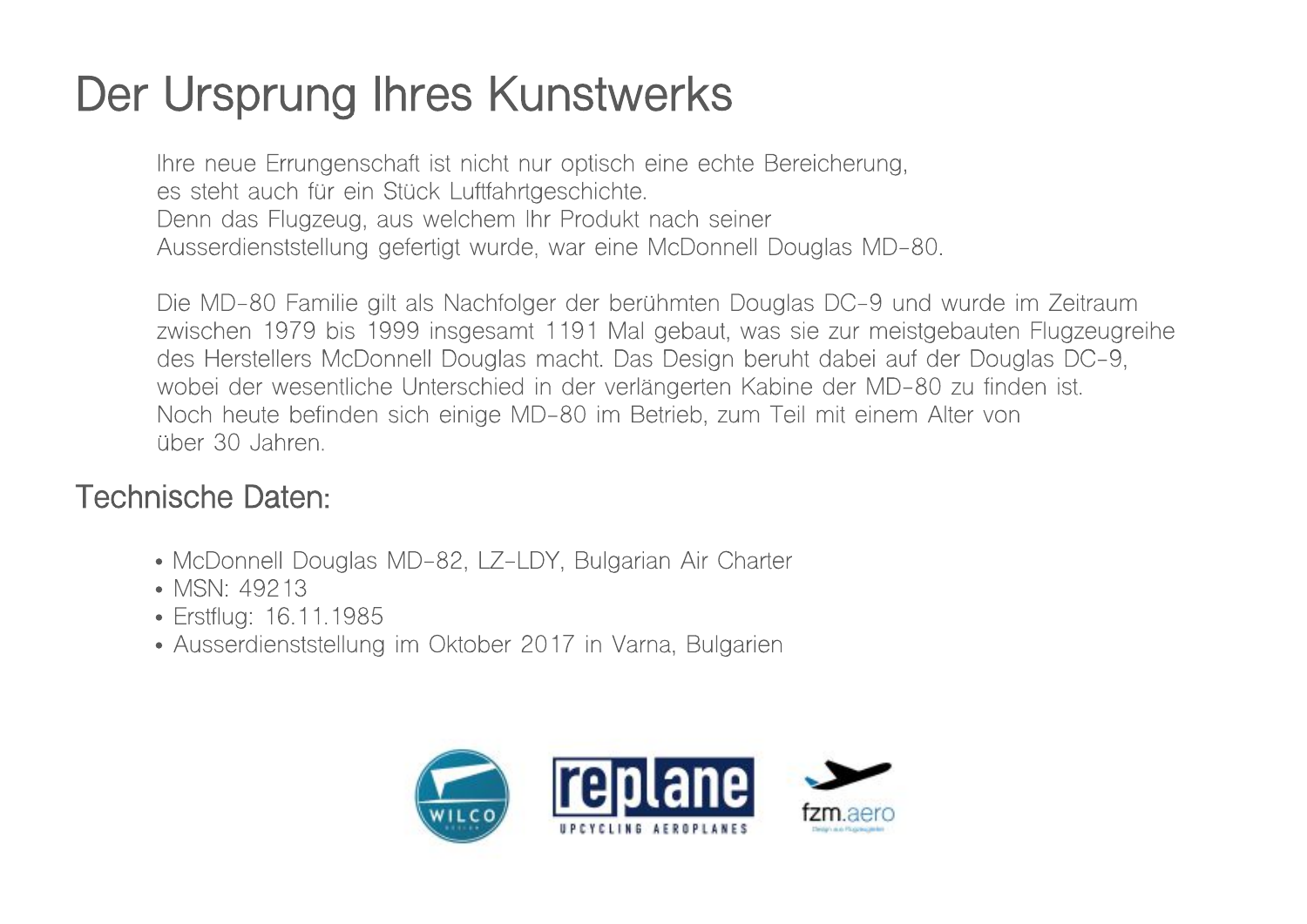## **The History of your new artpiece**

Your new acquisition is not only a real visual asset, it also represents a piece of aviation history. After all, the aircraft from which your product was manufactured was a McDonnell Douglas MD-80.

The MD-80 family is considered the successor to the famous Douglas DC-9 and was built a total of 1191 times in the period between 1979 and 1999, making it the most built aircraft series of the manufacturer McDonnell Douglas. The design is based on the Douglas DC-9, with the main difference being the extended cabin of the MD-80. There are still some MD-80s in service today, some of them more than 30 years old.

## **Technical data:**

- McDonnell Douglas MD-82, LZ-LDY, Bulgarian Air Charter
- MSN: 49213
- First flight: 16.11.1985
- Decommissioned in October 2017 in Varna, Bulgaria

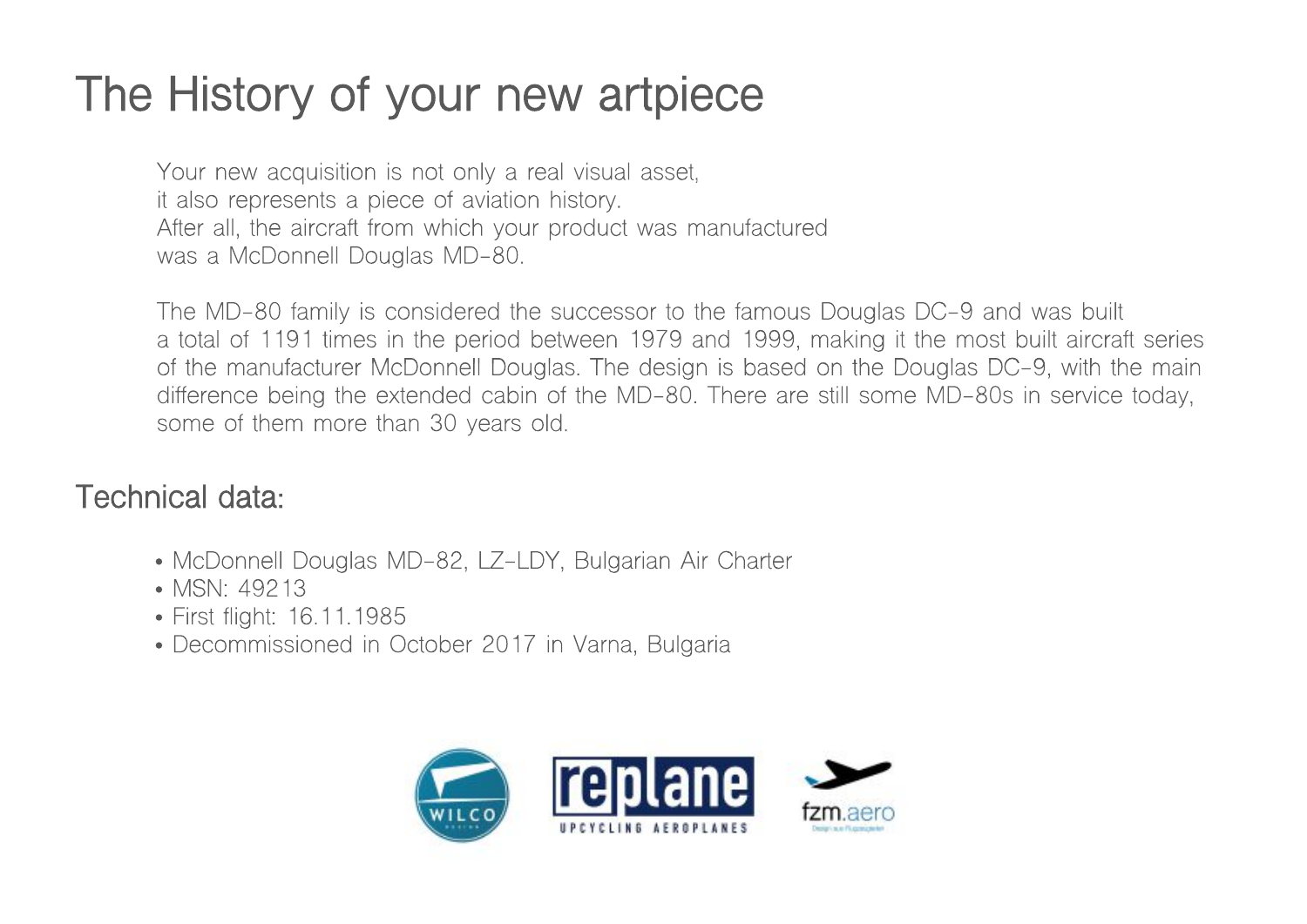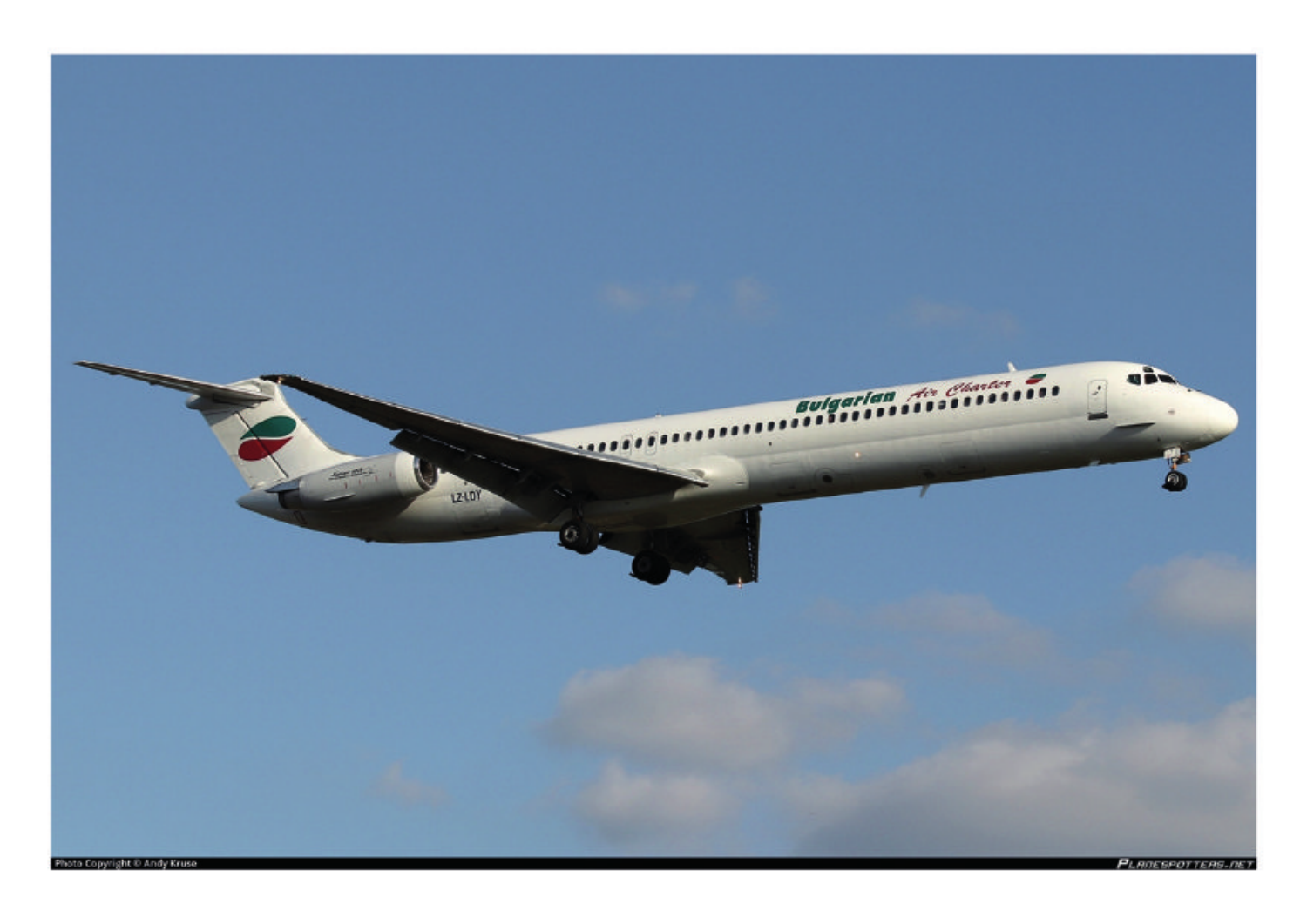